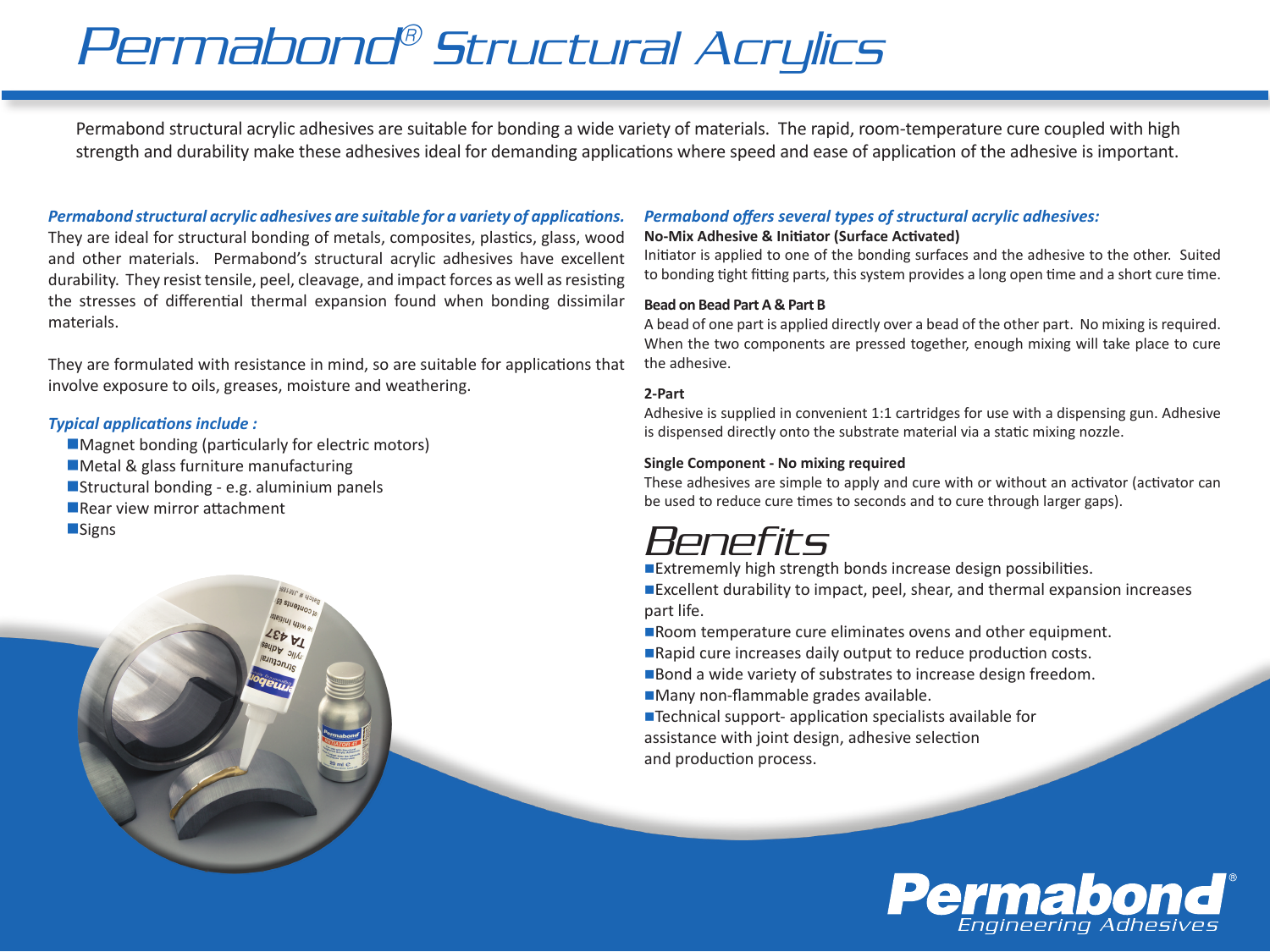#### Permabond Structural Acrylic Adhesives Selection Guide

This table represents a selection of the complete range of Permabond structural acrylic adhesives. For more detailed technical information and Technical Data Sheets, please visit www.permabond.com. To discuss your specific application requirements, please call the Permabond Helpline. Our technical advisors will recommend the best adhesive from our existing range or assist in developing a custom formulation.

| Grade                                                           | <b>Description</b>                                                                                                                                | Colour                                           | <b>Viscosity</b><br>$mPa.s = cP$ | Max. Gap Fill<br>$(mm)$ in | <b>Fixture time</b> | Working<br>Strength<br>(mins) | <b>Shear Strength</b><br>(MPa) psi | <b>Service</b><br>Temperature<br>$(^{\circ}C)$ $^{\circ}F$ | Availability |  |  |
|-----------------------------------------------------------------|---------------------------------------------------------------------------------------------------------------------------------------------------|--------------------------------------------------|----------------------------------|----------------------------|---------------------|-------------------------------|------------------------------------|------------------------------------------------------------|--------------|--|--|
| No-Mix Adhesive & Initiator - (also known as Surface Activated) |                                                                                                                                                   |                                                  |                                  |                            |                     |                               |                                    |                                                            |              |  |  |
| TA430 &<br>Initiator 41                                         | Very high strength bonding of metals, plastics,<br>ceramics and wood. Fast cure on close fitting parts.                                           | Resin: Amber<br>Initiator: Brown<br>Mixed: Amber | 20rpm: 20,000<br>2.5rpm: 50,000  | (0.5)<br>0.02              | $1-2$ mins          | 40-60 mins                    | $(15-25)$<br>$2,200 - 3,600$       | (-55 to 120)<br>$-65$ to 250                               | Worldwide    |  |  |
| TA435 &<br><b>Initiator 41</b>                                  | Very high strength bonding of metals, ferrites and<br>thermoplastics. High impact applications.                                                   | Resin: Amber<br>Initiator: Brown<br>Mixed: Amber | 20rpm: 30,000<br>2.5rpm: 70,000  | (0.5)<br>0.02              | $1-2$ mins          | 30-60 mins                    | $(15-25)$<br>$2,200 - 3,600$       | (-55 to 120)<br>$-65$ to 250                               | Worldwide    |  |  |
| TA436 &<br><b>Initiator 43</b>                                  | Very high strength bonding of metals, ferrites and<br>hard plastics. High impact and high temperature<br>applications.                            | Resin: Amber<br>Initiator: Green<br>Mixed: Green | 20rpm: 25,000<br>2.5rpm: 60,000  | (0.5)<br>0.02              | 20-30 secs          | 30-60 mins                    | $(15-25)$<br>$2,200 - 3,600$       | $(-55$ to 150)<br>$-65$ to 300                             | Worldwide    |  |  |
| TA437 &<br><b>Initiator 41</b>                                  | For high temperature ferrites to metals applications.<br>Note this product will cure without Initiator - see<br>below.                            | Orange                                           | 20rpm: 40,000<br>2.5rpm: 130,000 | (0.5)<br>0.02              | 20-30 secs          | 30-60 mins                    | $(14-20)$<br>$2,000 - 3,000$       | (-55 to 200)<br>$-65$ to 390                               | Worldwide    |  |  |
| TA439 &<br><b>Initiator 43</b>                                  | Methacrylic acid free structural adhesive for magnet<br>bonding. Non-corrosive, ideal for sealed electric<br>motors. High temperature resistance. | Resin: Amber<br>Initiator: Green<br>Mixed: Amber | 20rpm: 1,000                     | (0.15)<br>0.006            | 20-40 secs          | $3-5$ mins                    | $(20-25)$<br>2,900-3,600           | $(-55$ to 165)<br>$-65$ to 330                             | Worldwide    |  |  |
| TA459&<br><b>Initiator 43</b>                                   | Methacrylic acid free structural adhesive for magnet<br>bonding. Non-corrosive, ideal for sealed electric<br>motors. Maximum gap fill.            | Resin: Blue<br>Initiator: Green<br>Mixed: Green  | 20rpm: 20,000<br>2.5rpm: 80,000  | (0.5)<br>0.02              | 20-40 secs          | 3-5 mins                      | $(20-25)$<br>$2,900 - 3,600$       | (-55 to 165)<br>$-65$ to 330                               | Worldwide    |  |  |
| TA4246 &<br><b>Initiator 46</b>                                 | No-mix MMA with initiator for highest strength<br>bonding of metal, glass, composites and plastics.                                               | Resin: Amber<br>Initiator: Brown<br>Mixed: Amber | 20rpm: 28,000                    | (0.5)<br>0.02              | $1-2$ mins          | 15-30 mins                    | $(33-35)$<br>$4,800 - 5,000$       | (-40 to 120)<br>$-40$ to 250                               | Worldwide    |  |  |
| Bead on Bead                                                    |                                                                                                                                                   |                                                  |                                  |                            |                     |                               |                                    |                                                            |              |  |  |
| <b>TA440</b>                                                    | Bead on bead for rapid very high strength bonding<br>of metal, glass, wood and rigid plastics.                                                    | Resin: Amber<br>Initiator: Green<br>Mixed: Green | 20rpm: 10,000<br>(mixed)         | (0.5)<br>0.02              | 15-30 secs          | 30-60 mins                    | $(15-25)$<br>$2,200 - 3,600$       | (-55 to 120)<br>$-65$ to 250                               | Worldwide    |  |  |
| Single Component                                                |                                                                                                                                                   |                                                  |                                  |                            |                     |                               |                                    |                                                            |              |  |  |
| <b>TA437</b>                                                    | For high temperature ferrites to metals applications.<br>Note cure speed can be increased with Initiator 41<br>see above.                         | Orange                                           | 20rpm: 40,000<br>2.5rpm: 130,000 | (0.5)<br>0.02              | $5 - 10$ mins       | $1-2$ hrs                     | $(14-20)$<br>$2,000 - 3,000$       | (-55 to 200)<br>$-65$ to 390                               | Worldwide    |  |  |

† Cure-speed is dependent on gap, substrates being bonded and temperature. For further information please contact Permabond for individual technical & safety data sheets.

### *www.permabond.com*